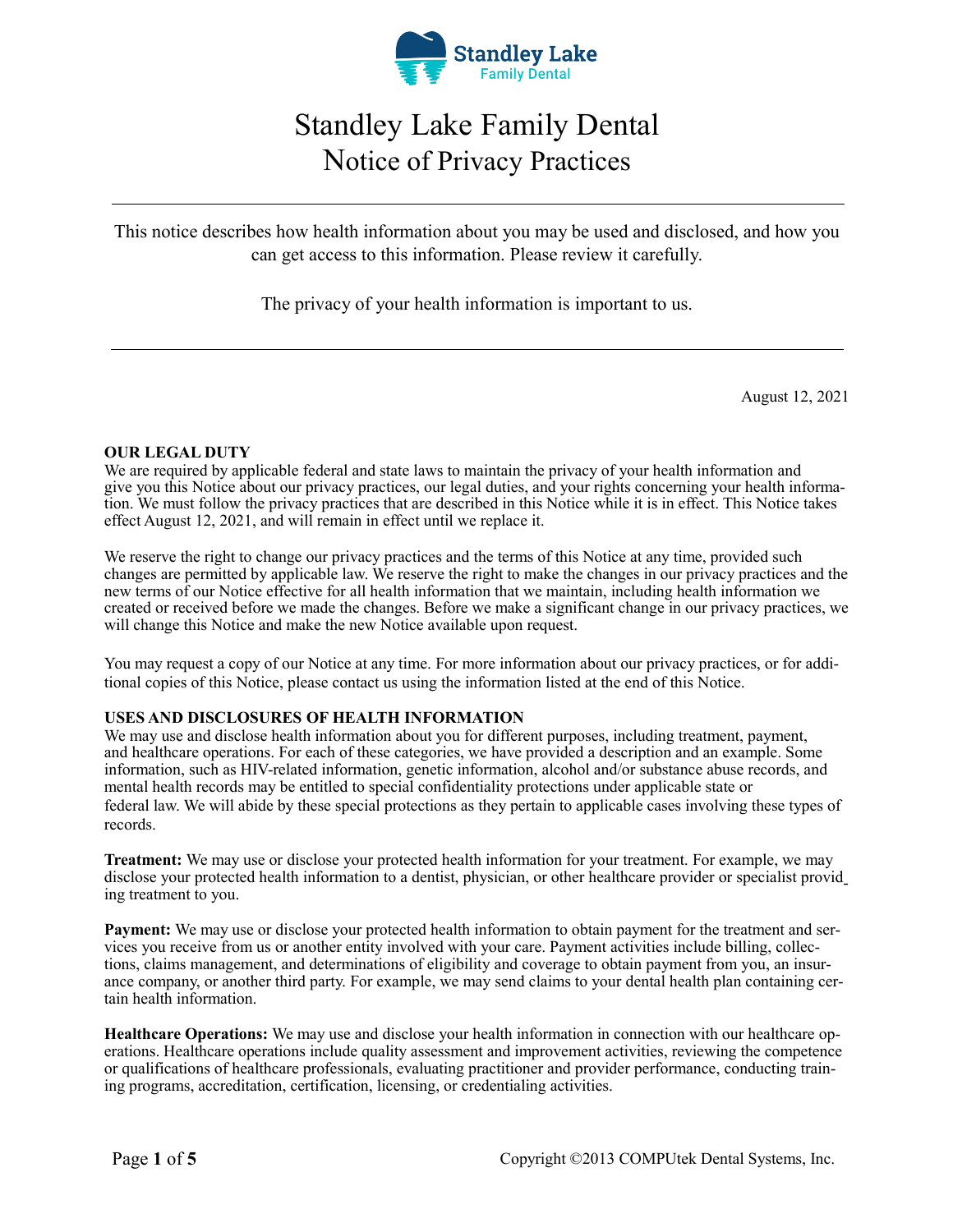**Your Authorization:** In addition to our use of your health information for treatment, payment, or healthcare operations, you may give us written authorization to use your health information or to disclose it to anyone for any purpose. If you give us an authorization, you may revoke it in writing at any time. Your revocation will not affect any use or disclosures permitted by your authorization while it was in effect. Unless you give us a written authorization, we cannot use or disclose your health information for any reason except those described in this Notice**.**

**To Your Family and Friends:** We must disclose your health information to you, as described in the Patient Rights section of this Notice. We may disclose your health information to a family member, friend, or other person to the extent necessary to help you with your healthcare or with payment for your healthcare, but only if you agree that we may do so.

**Persons Involved In Care:** We may use or disclose health information to notify, or assist in the notification of (including identifying or locating) a family member, your personal representative or another person responsible for your care, of your location, your general condition, or death. If you are present, then prior to use or disclosure of your health information, we will provide you with an opportunity to object to such uses or disclosures. In the event of your incapacity or emergency circumstances, we will disclose health information based on a determination using our professional judgment, disclosing only health information that is directly relevant to the person's involvement in your healthcare. We will also use our professional judgment and our experience with common practice to make reasonable inferences of your best interest in allowing a person to pick up filled prescriptions, medical supplies, x-rays, or other similar forms of health information.

**Marketing Health-Related Services:** We will not use your health information for marketing communications without your prior written authorization.

**Required By Law:** We may disclose your health information when we are required to do so by law.

**Public Health and Public Benefit:** We may use or disclose your health information to report abuse, neglect, or domestic violence; to report disease, injury, and vital statistics; to report certain information to the Food and Drug Administration (FDA); to alert someone who may be at risk of contracting or spreading a disease; for health oversight activities; for certain judicial and administrative proceedings; for certain law enforcement purposes; to avert a serious threat to health or safety; and to comply with workers' compensation or similar programs.

**Decedents:** We may disclose health information about a decedent as authorized or required by law.

**National Security:** We may disclose to military authorities the health information of Armed Forces personnel under certain circumstances. We may disclose health information required for lawful intelligence, counterintelligence, and other national security activities to authorized federal officers. Under certain circumstances, we may disclose to a correctional institution or law enforcement officer having lawful custody of protected health information of an inmate or patient.

**Law Enforcement**: We may disclose your protected Health Information for law enforcement purposes as permitted by HIPAA, as required by law, or in response to a subpoena or court order.

**Health Oversight Activities:** We may disclose your protected health information to an oversight agency for activities authorized by law. These oversight activities include audits, investigations, inspections, and credentialing, as necessary for licensure and for the government to monitor the health care system, government programs, and compliance with civil rights laws.

**Secretary of HHS**: We will disclose your health information to the Secretary of the U.S. Department of Health and Human Services when required to investigate or determine compliance with HIPAA.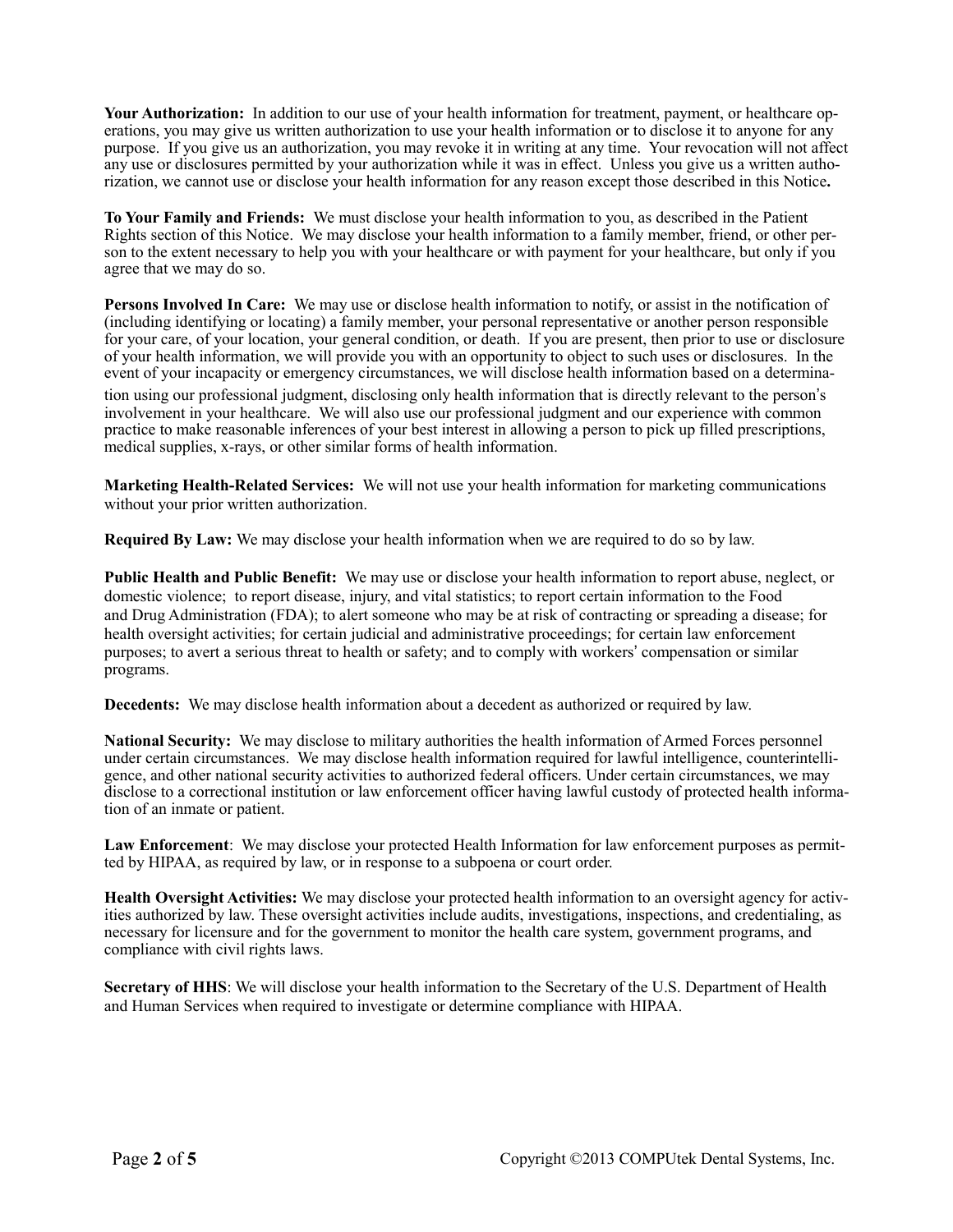**Appointment Reminders:** We may use or disclose your health information to provide you with appointment reminders (such as voicemail messages, postcards, or letters).

**Research:** We may use and disclose your protected health information for our research projects that are subject to a special approval process. We will ask for your permission if the researcher will be involved in your care at the office or will have access to your name, address, or other information that reveals your identity.

**Fundraising:** We may contact you to provide you with information about our sponsored activities, including fundraising programs, as permitted by applicable law. If you do not wish to receive such information from us, you may opt out of receiving these communications.

**Other Uses and Disclosures of Personal Health Information:** Your authorization is required, with a few exceptions, for disclosure of psychotherapy notes, use or disclosure of protected health information for marketing, and for the sale of protected health information. We will also obtain your written authorization before using or disclosing your protected health information for purposes other than those provided for in this Notice (or as otherwise permitted or required by law). You may revoke an authorization in writing at any time. Upon receipt of the written revocation, we will stop using or disclosing your protected health information, except to the extent that we have already taken action in reliance on the authorization.

### **PATIENT RIGHTS**

**Access:** You have the right to look at or get copies of your health information, with limited exceptions. You must make the request in writing. You may make a request to obtain the form to request access by using the contact information listed at the end of this Notice or by sending a letter at the end of this Notice. If you request information that we maintain on paper, we may provide photocopies. If you request information that we maintain electronically, you have the right to an electronic copy. We will use the form and format you request if readily producible and can practicably do so. We will charge you a reasonable cost-based fee for expenses such as copies, staff time and for postage if you want copies mailed to you. Please contact us using the information listed at the end of this Notice for an explanation of our fee structure.

If you are denied a request for access, you have the right to have the denial reviewed in accordance with the requirements of applicable law.

**Accounting of Disclosures:** With the exception of certain disclosures, you have the right to receive an accounting of disclosures of your health information in accordance with applicable laws and regulations. To request an ac counting of disclosures of your health information, you must submit your request in writing to our practice's Privacy Officer. If you request this accounting more than once in a 12-month period, we may charge you a reasonable, cost-based fee for responding to these additional requests.

**Restriction:** You have the right to request that we place additional restrictions on our use or disclosure of your health information by submitting a written request to our Privacy Officer. Your written request must include (1) what information you want to limit (2) whether you want to limit our use, and (3) to whom you want the limits to apply. We are not required to agree to your request except in the case where the disclosure is to a health plan for purposes of carrying out payment or health care operations, and the information pertains solely to a health care item or service for which you, or a person on your behalf (other than the health plan), has paid our practice in full.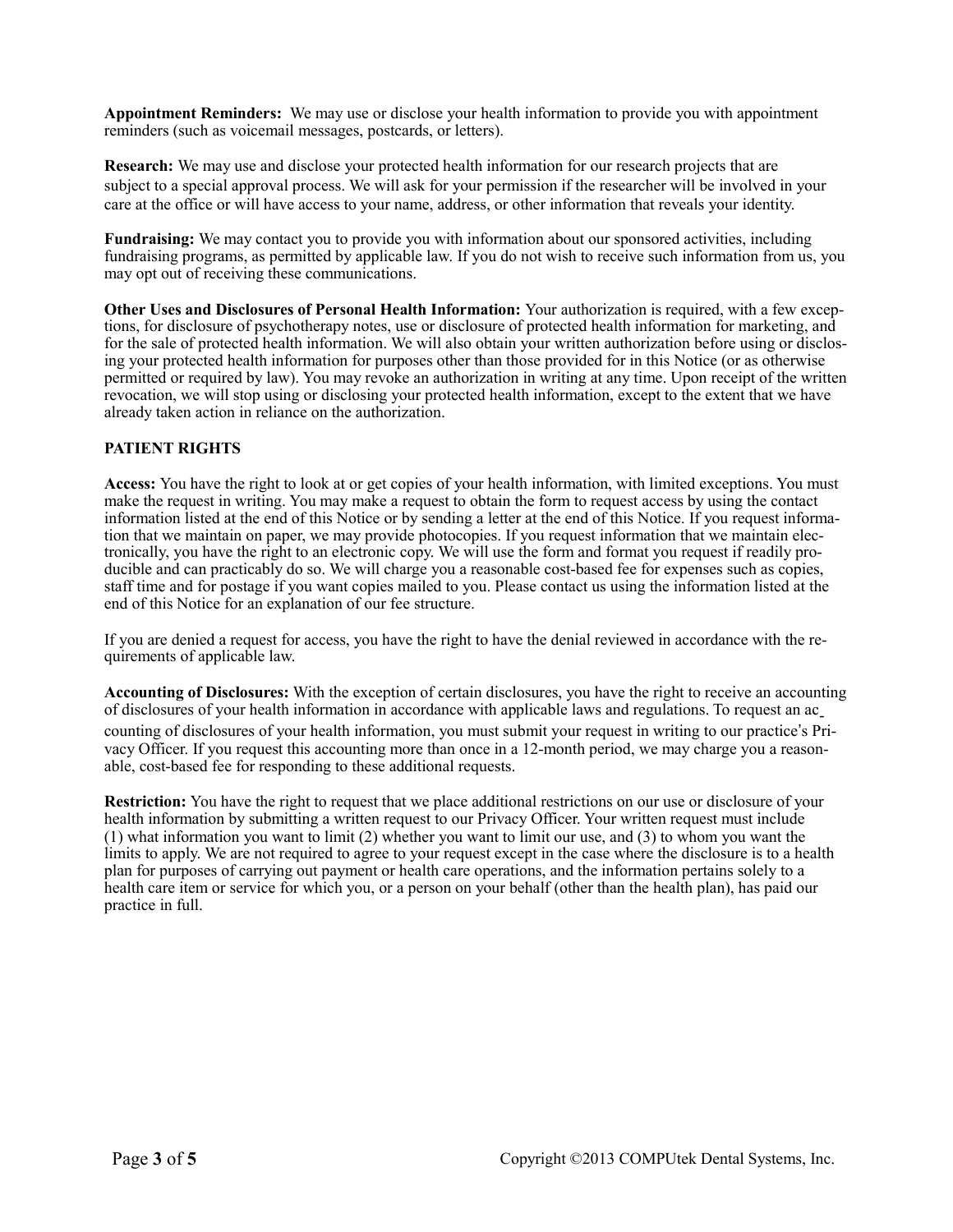**Alternative Communication:** You have the right to request that we communicate with you about your health information by alternative means or to alternative locations but you must make your request in writing. Your request must specify the alternative means or location and provide satisfactory explanation of how payments will be handled under the alternative means or location you request. We will accommodate all reasonable requests. However, if we are unable to contact you using the ways or locations you have requested, we may contact you using the information that we have.

**Amendment:** You have the right to request that we amend your health information. Your request must be in writing, and it must explain why the information should be amended. We may deny your request under certain circumstances. If we agree to your request, we will amend your record(s) and notify you of such. If we deny your request for an amendment, we will provide you with a written explanation of why we denied it and explain your rights.

**Right to Notification of a Breach:** You will receive notifications of breaches of your unsecured protected health information as required by law.

**Electronic Notice:** You may receive a paper copy of this Notice upon request, even if you have agreed to receive this Notice electronically on our Web site or by electronic mail (email).

### **QUESTIONS AND COMPLAINTS**

If you want more information about our privacy practices or have questions or concerns, please contact us.

If you are concerned that we may have violated your privacy rights, or you disagree with a decision we made about access to your health information or in response to a request you made to amend or restrict the use or disclosure of your health information or to have us communicate with you by alternative means or at alternative locations, you may complain to us using the contact information below. You may also submit a written complaint to the U.S. Department of Health and Human Services. We will provide you with the address to file your complaint with the U.S. Department of Health and Human Services upon request.

We support your right to the privacy of your health information. We will not retaliate in any way if you choose to file a complaint with us or with the U.S. Department of Health and Human Services.

### **CONTACT INFORMATION**

For more information about our privacy practices, or for additional copies of this Notice, please contact us at:

Standley Lake Family Dental Attn: Privacy Officer 8721 Wadsworth Blvd, Arvada, CO 80003 Telephone: (303) 463-8570